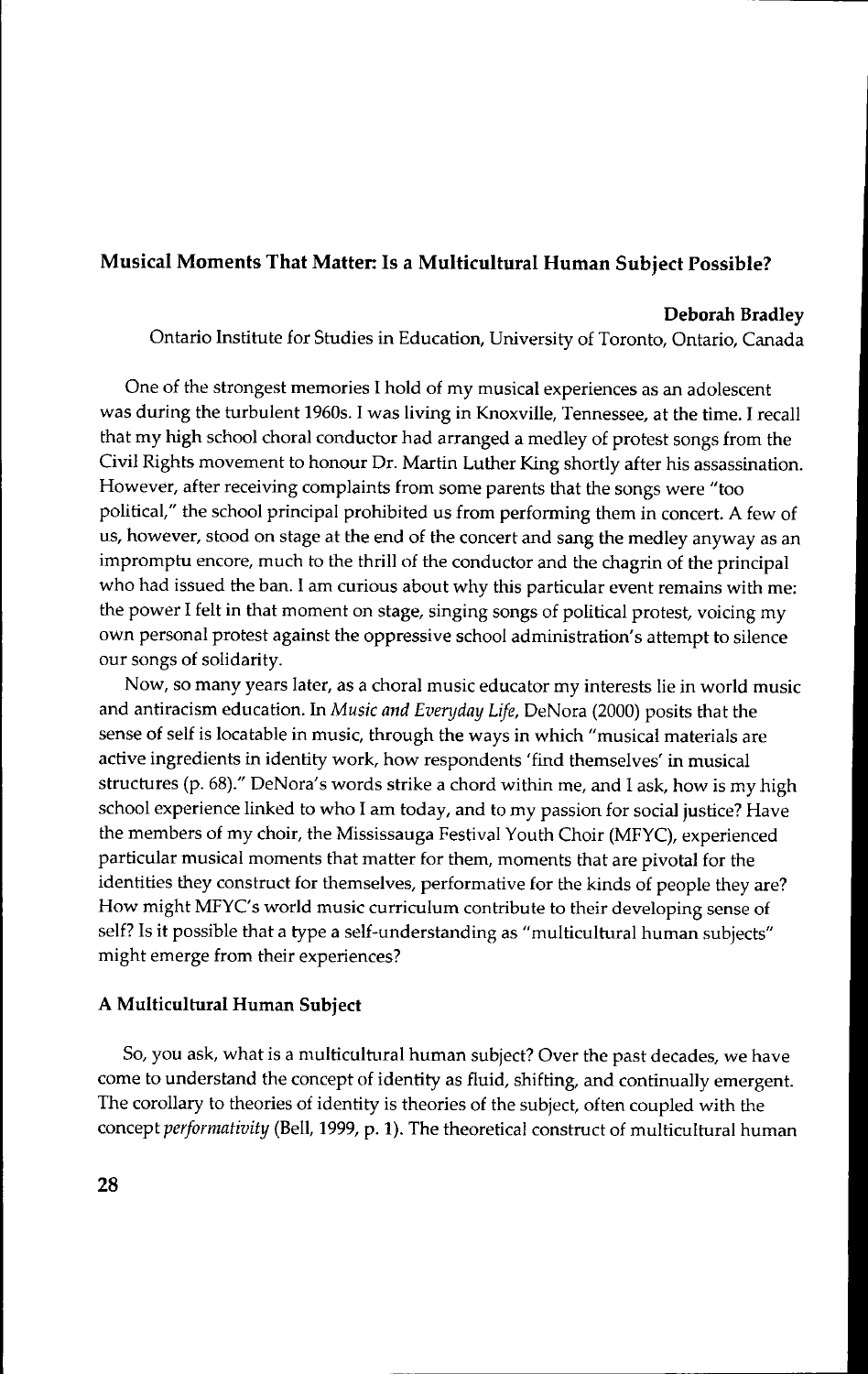subject acknowledges all of these qualities, including the prismatic, multidimensional nature of identity as something performed, and of subjectivity as called into being through discourse. A person who might be considered a multicultural human subject therefore questions the value of fixed identity labels of race, nationality, ethnicity, and so forth, particularly when such labels serve to create boundaries that divide and separate. Bell (1999, p. 6), writing about gender and ethnic identities, suggests that we might speak of non-hegemonic identities; my concept for a multicultural human subject is non-hegemonic in that it seeks to disrupt subjectivities created by hegemonic discourse. Griffiths (1995) uses the metaphor of the web in her discussion of identity: it is intricate, entangled, and interlaced; the result of experiences and influences that can never be extricated from the resultant self. Because of the inextricable nature of experience to the sense of self, and the multiple meanings invoked by the term *identity,* Brubaker and Cooper (2000) have called for a move beyond identity as a concept for analysis to that of self-understanding. It is in this sense of self-understanding, that I employ the term identity in my research. Bell (1999), in arguing that identity is performative, asks the question this way: "What makes us who we are within a particular social complex? How are we to understand ourselves, our politics, our desires, and our passions as produced within this historical present? (p. 1)."

The social complex for this study is located within Mississauga, one of Canada's most ethnically diverse cities. The membership of the MFYC reflects that diversity. Within the MFYC, our musical focus might be considered cosmopolitan. Brennan (1997) defines cosmopolitanism as an outward-looking, intercultural sensitivity characterized by such phenomena as transculturation and hybridity. Current interest in cosmopolitanism is linked to the economics of globalization. Beck (2002) discusses one impact of cosmopolitanism as "cosmopolitanization," which he describes as *internal* globalization, or globalization *from within* the national societies (italics in original, p. 17) as a force that "transforms everyday consciousness and identities significantly. Issues of global concern are becoming part of the everyday local experiences and the 'moral life-worlds' of the people (p. 17)." Roudometof (2005) links cosmopolitanization to the now more commonly used concept of *glocalization* (Robertson, 1992), but differentiates the two concepts by arguing that cosmopolitanism is "an attitude, or a quality manifested in people's attitudes or orientations," describing this attitude as "a moral and ethical standpoint (p. 116)." For my purposes here, cosmopolitanism is an outward-looking, interculturally sensitive moral and ethical standpoint, arising from glocalization as a condition of society. This moral and ethical standpoint is one from which, I want to argue, a multicultural human subject may emerge.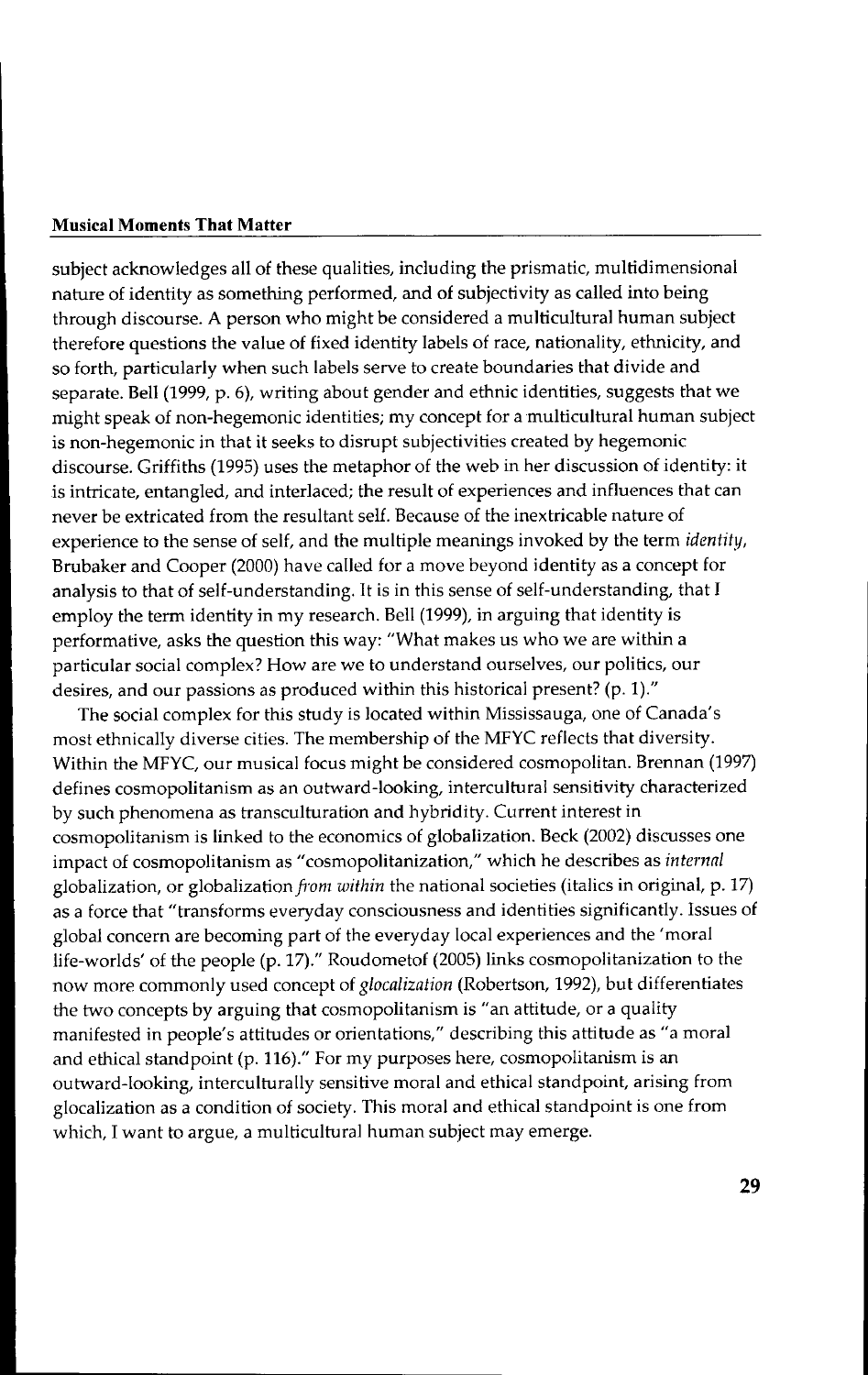#### **Deborah Bradley**

Where is the potential for multicultural human subjectivity in the MFYC program? Critical educators Kincheloe and McLaren (2000) argue that subjectivity is a "permanently unclosed, always partial, narrative engagement with text and context (p. 301)." In the MFYC program, texts are the repertoire we perform, drawn from a wide range of cultures and musical practices. Our attempts to understand these cultures and musical practices are through the lens of antiracism, which provides the discursive frame for narrative engagements during rehearsals, and through which we locate the global within the local culture of MFYC.

In *Music and the Racial Imagination,* Wong (2000) characterizes the performance of an Asian-American rap group as "corporeally enacting the cultural memory of other racialized representations (p. 59)," the representation here being of a genre of music predominantly associated with African-Americans. This idea resonates deeply for me as a white teacher drawn to world choral music for my community youth choir. Our performances, too, are corporeal enactments of racialized memories and cultural meanings. Contextualized within an antiracism pedagogy, the music brings the global into the local MFYC culture and, I hope, into the moral life-worlds of the choir members. For example, when we sing "freedom songs" from the antiapartheid movement of South Africa, we not only discuss the history of apartheid in South Africa, we also make links to the history of racism in North America, to the ongoing apartheid of Canada's First Nations people, and to racism as it manifests in today's society.

Frith (1996) theorizes that when we perform music, we construct "imaginary cultural narratives" through which we "absorb songs into our lives and rhythm into our bodies (p. 121)." The interviews I conducted with MFYC members in conjunction with my doctoral research confirm Frith's assertion, but I have concerns: although these imaginary cultural narratives may work to soften boundaries constructed through discourse, by the same token, they may just as easily reinforce stereotypes and prejudices. The type of imaginary cultural narrative is in part dependent on what happens in rehearsals before the performance: was the particular music taught within a social or historical context (Bradley, 2003)? What type of narrative engagement with the text and context, if any, took place during those rehearsals? I believe the answers to these and similar questions are critical for opening the spaces to an emerging multicultural human subject.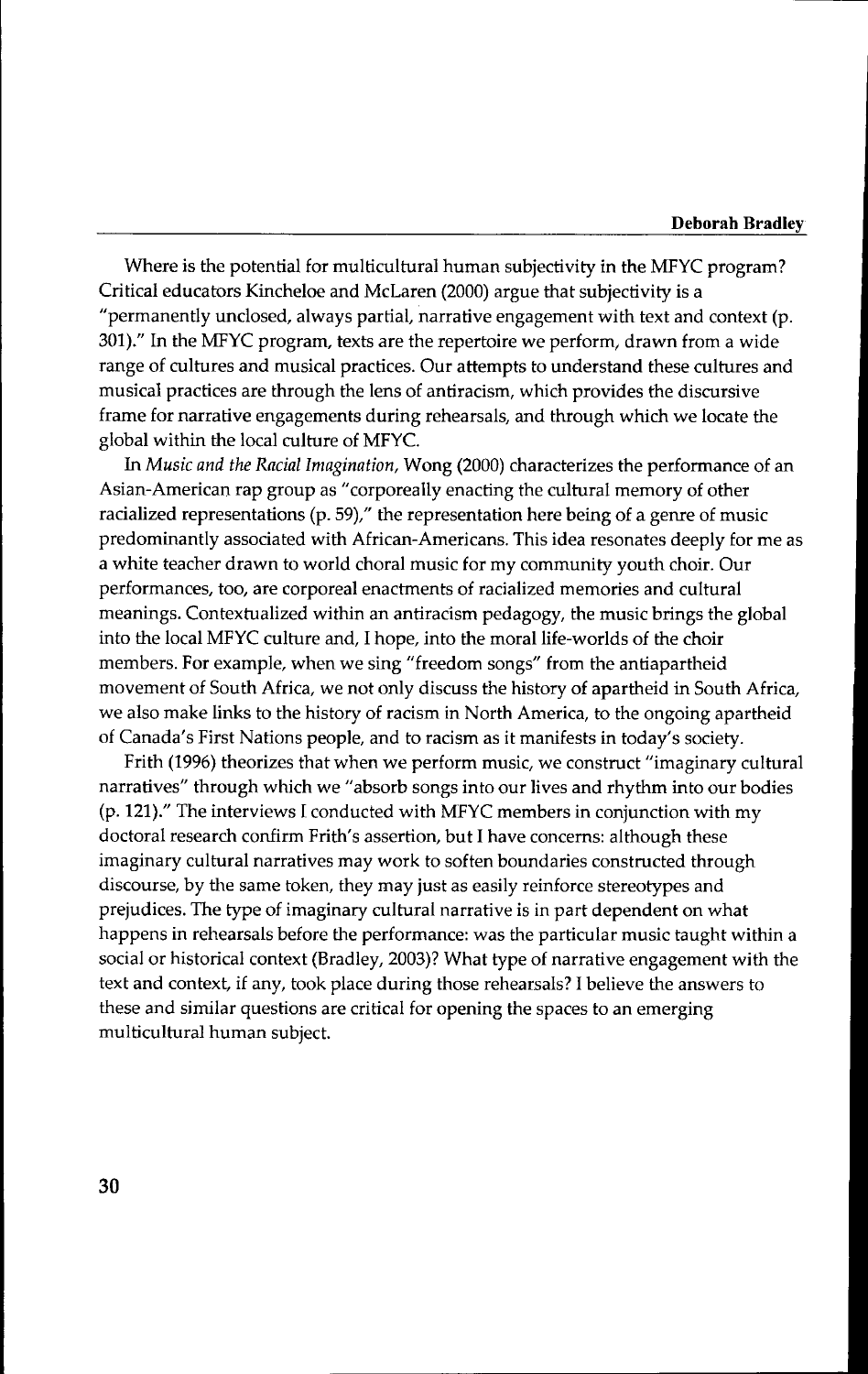# Multiculturalism or Antiracism

Earlier in this paper I described my pedagogy with the MFYC as antiracist. How is antiracism education different from multicultural education? Multiculturalism works with the notion of our basic humanness and downplays inequities of difference by accentuating shared commonalities (Dei, 2000, p. 21). Multicultural approaches to choral music education, which have gained widespread acceptance within the discipline over the past two decades, have brought a wealth of musical diversity to our choirs. However, I have long wondered if multicultural education really fulfills the promise it offers to "develop in students an understanding of the cultural thought and practices of populations across the globe (Campbell, 2002, p. 28)." Multicultural education has been criticized for its failure to interrogate biases and power relations, thus allowing systemic racism to remain unchecked (Hooks, 1994; Ladson-Billings, 1998). "The task of antiracism education," therefore, "is to identify, challenge and change the values, structures, and behaviours that perpetuate systemic racism and other forms of societal oppressions (Dei, 2000, p. 21)."

# One Musical Moment: Opening the Space for a Multicultural Human Subject

With the foregoing in mind, let us look at one particular musical moment the MFYC experienced on August 6, 2003. We had been invited to perform for the Prison Fellowship International (PFI) quadrennial convocation in Toronto, in part because of our reputation for performing global song, but not insignificantly, because we are known locally as being an ethnically diverse choir. To recap the social complex for this event: MFYC members live in an increasingly glocalized society. Our weekly rehearsals interpret this glocalization through an antiracism discursive framework. The preperformance rehearsals of the South African freedom song, "Haleluya! Pelo Tsa Rona" familiarized choir members with the antiapartheid struggle of South Africa, the significance of this particular song to that struggle, and the importance of that struggle to the world today.

The audience for the PFI event numbered over 900 people from 180+ countries. The audience received us well right from the beginning of our performance, but when we began to sing "Haleluya! Pelo Tsa Rona," the entire South African delegation jumped to their feet, dancing and singing along with us. It was a particularly powerful moment, unlike anything else I have ever experienced in a performance. MFYC members on stage reacted with looks of surprise and ecstasy, and the joyous celebration of the South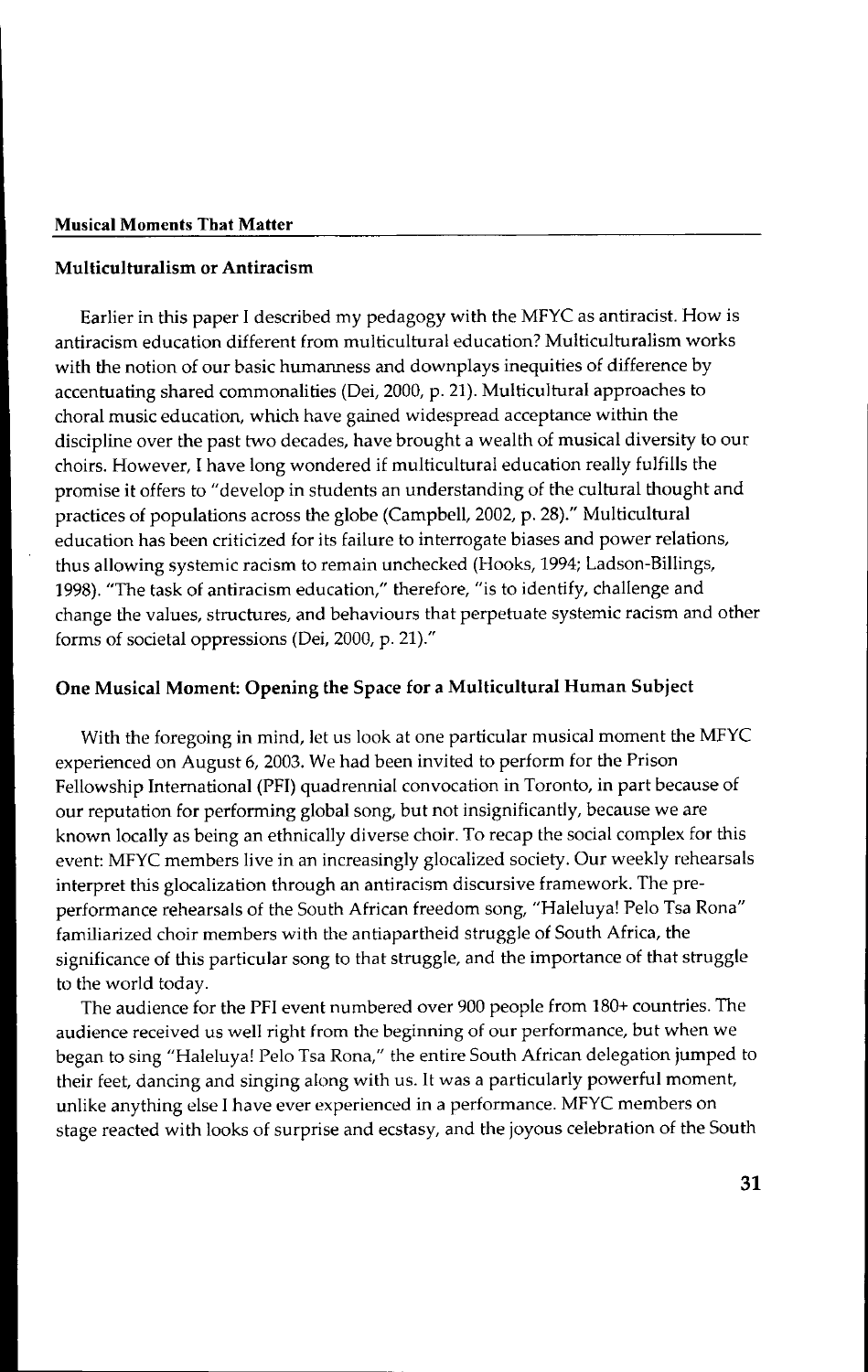### **Deborah Bradley**

African delegation, many of whom had been political prisoners during apartheid, created palpable electricity in the room.

A year and a half later, many MFYC members commented during their interviews with me on the impact of this moment: some choristers understood for the very first time that "Haleluya! Pelo Tsa Rona" was a real song that held deep meaning for the South African delegates to the PFI convocation. Yet had we not in rehearsals contextualized the song, had we not discussed apartheid, racism, and the ongoing fight for social justice, this moment may have been experienced as just another fun performance. But by having an understanding of the social and historical context of the song, we shared a profound experience with the South African delegates, and other members of the audience. In that moment, I believe a space was opened for a multicultural human subjectivity, as the following choir members described in their interviews:

> *Kate:* Yes! And all the Africans started dancing as we sangbecause I think they hadn't heard it ("Haleluya! Pelo Tsa Rona") since they left...And they were SO happy...it was amazing to see their faces just light up-and even the people around them-they didn't know what was going on but they were happy to see these people happy-and I think-well, myself and another girl, we were both talking about it for days afterwards, how they were just...

*Debbie:* Yes, I think that was a pretty special moment, I think, for all of us.

*Kate:* It was a really big moment. I think we weren't expecting that- we were definitely not expecting that (personal communication, February 8, 2004).

Amber's description suggests that her understanding of this moment was profound:

*Debbie:* Any particular experiences you have had with MFYC that you feel are especially meaningful for you?

*Amber:* The Prison Fellowship-I always go back to that. I loved that-I loved seeing people who knew it (the song)-that was so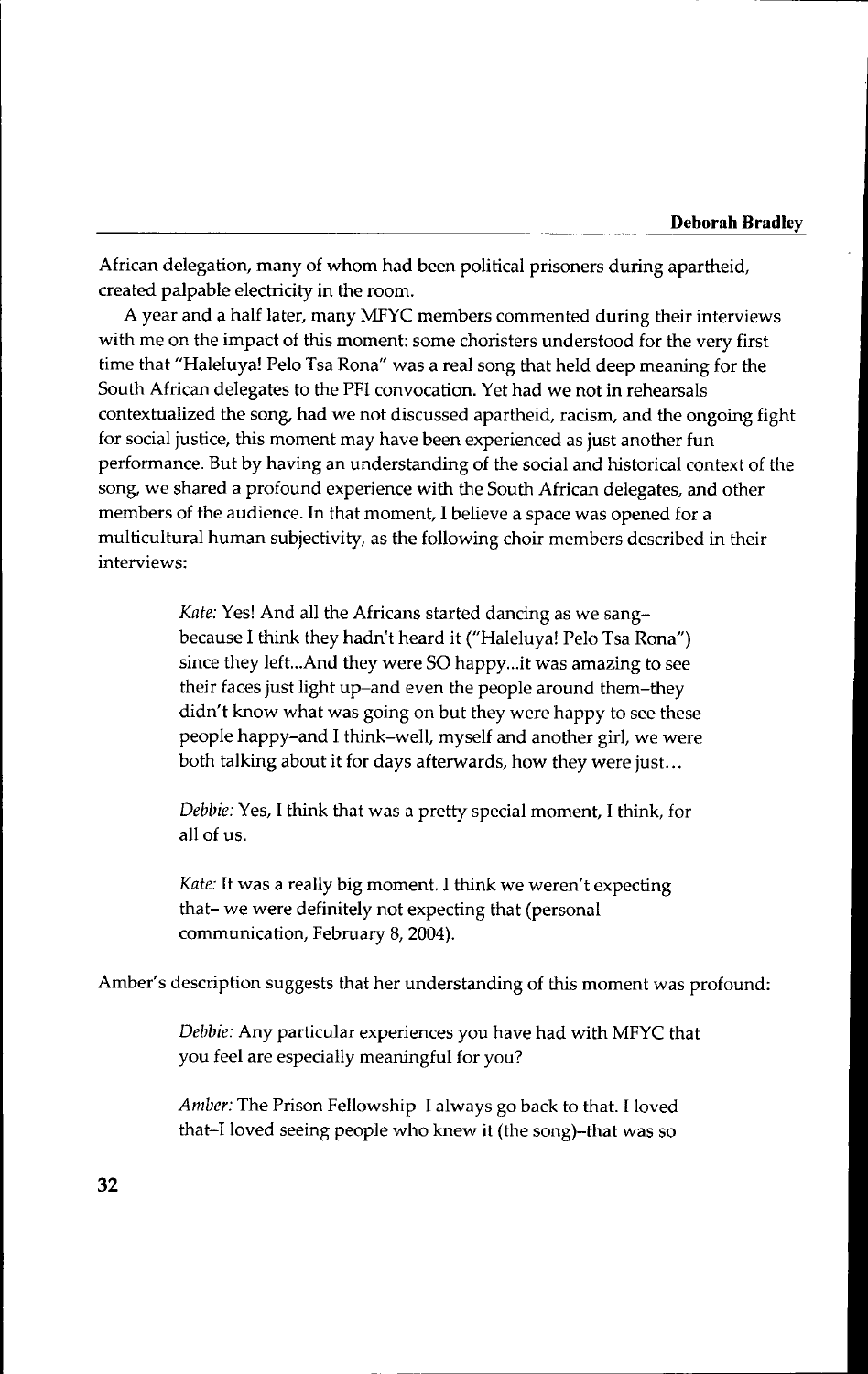cool. Now I want to go to like Ghana and do Bobobo and everyone will know it-that would be so cool. ..And they just started cheering and they got up dancing, and it felt very powerful, because they knew what it was, and we knew what it was. Like we're so used to our parents going, "oh, that was an interesting, fun piece" but they don't understand-but this was like-they are dancing and we know the dance! It was so cool! I can't really describe it but it was like that barrier was just gone (personal communication, March 29, 2004).

Amber's exclamation, "they knew what it was and we knew what it was!" suggests to me that this was a moment of recognition that transcended race, ethnicity, and nationality. Gilroy (1993) argues in *The Black Atlantic* that such moments of recognition, "produced in the intimate interaction of performer and crowd (p. 102)" are actually signifying practices mediated through the body. Gilroy suggests that in black music as a cultural practice, this musical recognition produces "the imaginary effect of an internal racial core of essence (p. 102)." I would like to co-opt Gilroy's argument for my purposes here. Although I, too, reject notions of essential internal cores, racial or otherwise, is it not possible that in Amber's moment of recognition, she realized a possibility for humanity that exists beyond boundaries imposed by discourses of race, ethnicity, and nation?

## Dissonant Discourses and a Multicultural Human Subject

The preceding examples suggest the impact of this single musical moment on the lives of these two MFYC members. I believe it was an event that will forever be a part of the selves they construct. I could end here and we might all go on celebrating diversity and feeling good about it. However, discourses of nationalism, official multicultural discourse, racial and ethnic discourses, ableism, sexism, heterosexism, and religious discourses are also a part of my choir members' educational experiences and their everyday lives. Can one, two-minute and twenty-second musical moment compete with all that? Is a multicultural human subject possible?

Canadian multiculturalism as dominant discourse has been criticized for reinforcing and perpetuating myths of monolithic cultures and singular ethnic identities possessing uniform, discernible traits (Bedard, 2000, p. 52). In music education, multiculturalism often reifies traditional cultures that are presented as static or in need of preservation,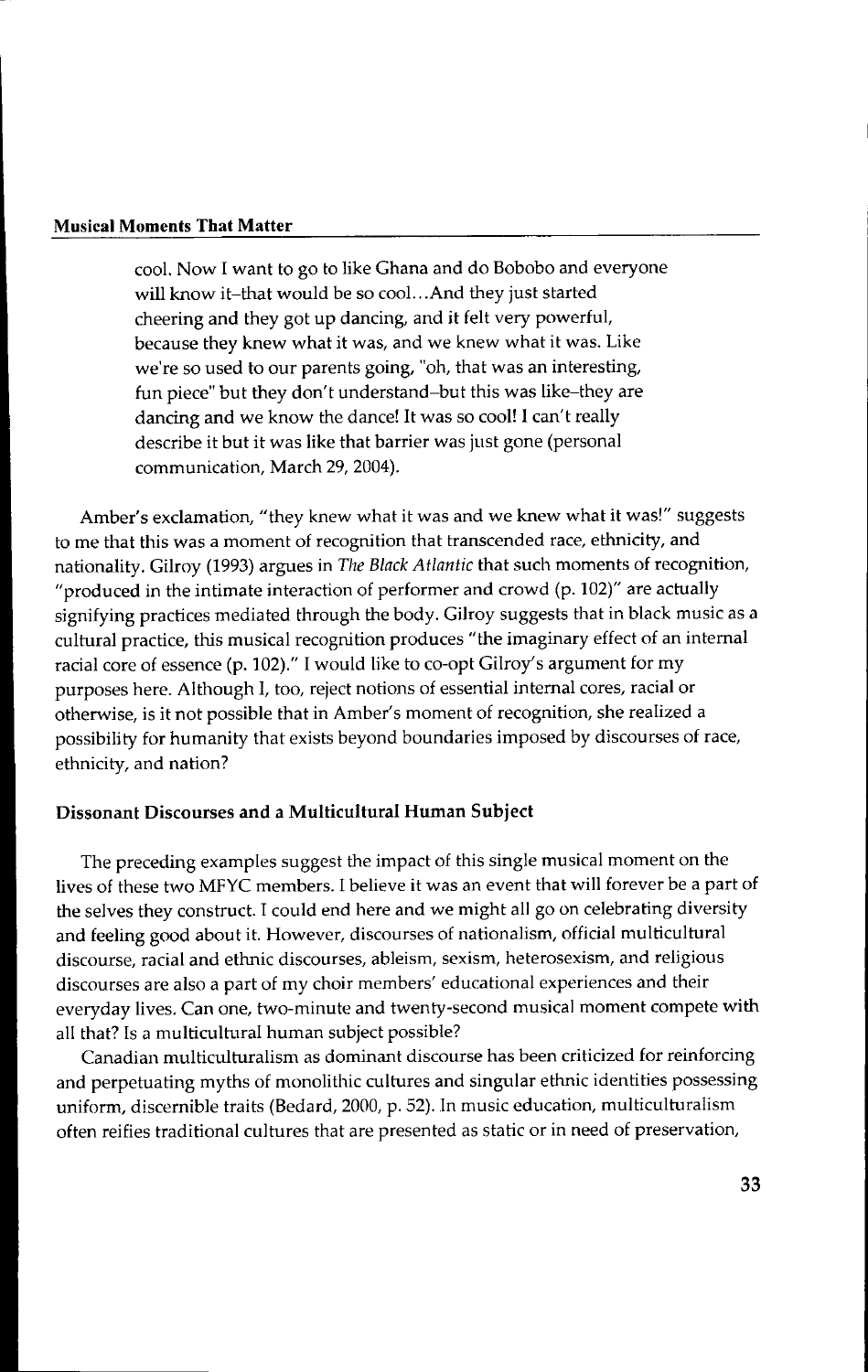without consideration for their dynamic reality amidst transnationality and globalization. Diana's response to my question, "Has learning African music in any way influenced your opinions or beliefs about the culture?" illustrates:

> *Diana:* Ummm, no, not really, although the rush of the music, the tempo stuff-I could tell that Africans were a more primal society than a sophisticated society like Victorian, because I can hear that in the music. Like when I hear the Bobobo stuff - it's the kind of thing that makes everyone in the audience want to sing right along, even if they don't know the words. But in a sophisticated society, like with Mozart and stuff, people in the audience will just go quiet and listen to it. I personally think music from a sophisticated society is like-it's more the music you listen to, you don't sing to. Whereas societies like West Africa, Ghana, that kind of thing, the songs they make up-they are meant to be sung by everyone. They're meant to be shared by the whole gathering (personal communication, April 6, 2004).

Diana's words are like cold water thrown in my face, a strong example of the alchemy of school knowledge (Popkewitz, 1998) (or in this case, choir knowledge). Although she has some of the concepts right, what she has wrong is frighteningly so: primal versus sophisticated societies. I know she did not hear that from me; nonetheless, it is part of the way she thinks about performing African music, the vestiges of a racist, colonial discourse singing strongly in her head while she performs the music of West Africa.

Kate is a Canadian citizen, born in Sri Lanka, who self-identifies as Singhalese. Her words reiterate the discourse of multiculturalism as implicated in her own self-understanding:

> *Kate:* Well, in Canada it's not really-you don't really need to say you are Canadian-it's not really an issue. Your close friends, you can say "Oh, I'm Canadian now," and they'll be really happy for you. But yes, I sort of a get a little mad if people say, "Oh lookthat Indian girl," or "You're Indian" and I'm like, "No, no I'm not. I don't know-maybe because for me it's the way I grew up. There is a difference: although we are so close to India as a country,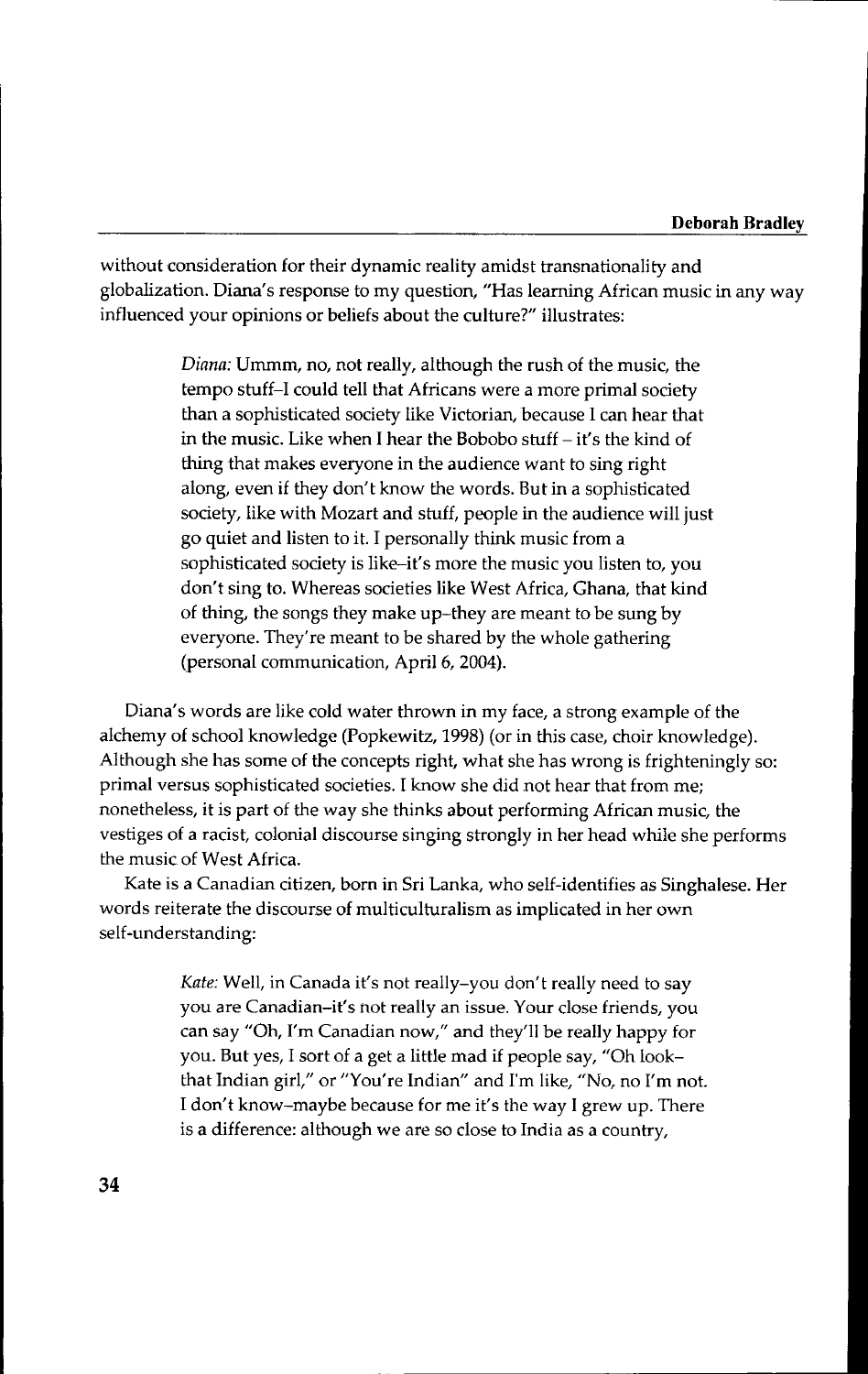physically, I don't know what it is. I just don't like it when people call me Indian. I don't like being called Tamil, even though it's still my country. I don't want to be called Hindu, or Pakistani. It's sort of like calling the Polish, I mean Portuguese uh-

*Debbie:* Spanish?

*Kate:* Yes, Spanish or like calling Canadians...

*Debbie:* Like calling Canadians Americans (Kate nods in agreement) (personal communication, February 8, 2004).

There is a tension here in my own discursive framework that bears unpacking: what are the implications for me as a white middle-class, female academic, speaking from an undeniably privileged position, when I call upon the concept of cosmopolitanism for theoretical support? Although current sociological thinking seeks to reposition the term, cosmopolitanism has been "critically associated with those elite Western individuals who were the fullest expression of European bourgeois capitalism and colonial empires (Beck, 2002, p. 16)." As Beck argues, cosmopolitanization implies that people all over the world are reflecting on a shared collective future, while antiracism pedagogy relies upon the collective memory of oppressed peoples as a vehicle for interrogating power<sup>1</sup> (Ladson-Billings, 1998, p. 18). Thus I must ask, is a multicultural human subject, as a product of cosmopolitanism and dependent upon the economy of globalization, anything more than a veiled form of imperialist thinking or ongoing colonialism? How might an antiracism pedagogy combine with a curriculum of world choral music to open the space for a truly non-hegemonic, multicultural human subject?

# On Constituting a Multicultural Human Subject

Those of us who teach music know its potential for profound impact on our students. My research is an inquiry into the possibilities for world choral music to influence an emergent, non-hegemonic identity within an antiracism pedagogy. Events such as the PFI concert, call into being a multicultural human subjectivity as a form of agency: a fleeting, but momentary reality. Yet meaning can never be secured by pedagogical practice (Simon, 1992, p. 68), as Diana's comment, presented earlier in this paper, demonstrates. Discourses of race, ethnicity, nation, gender, ability, sexism, and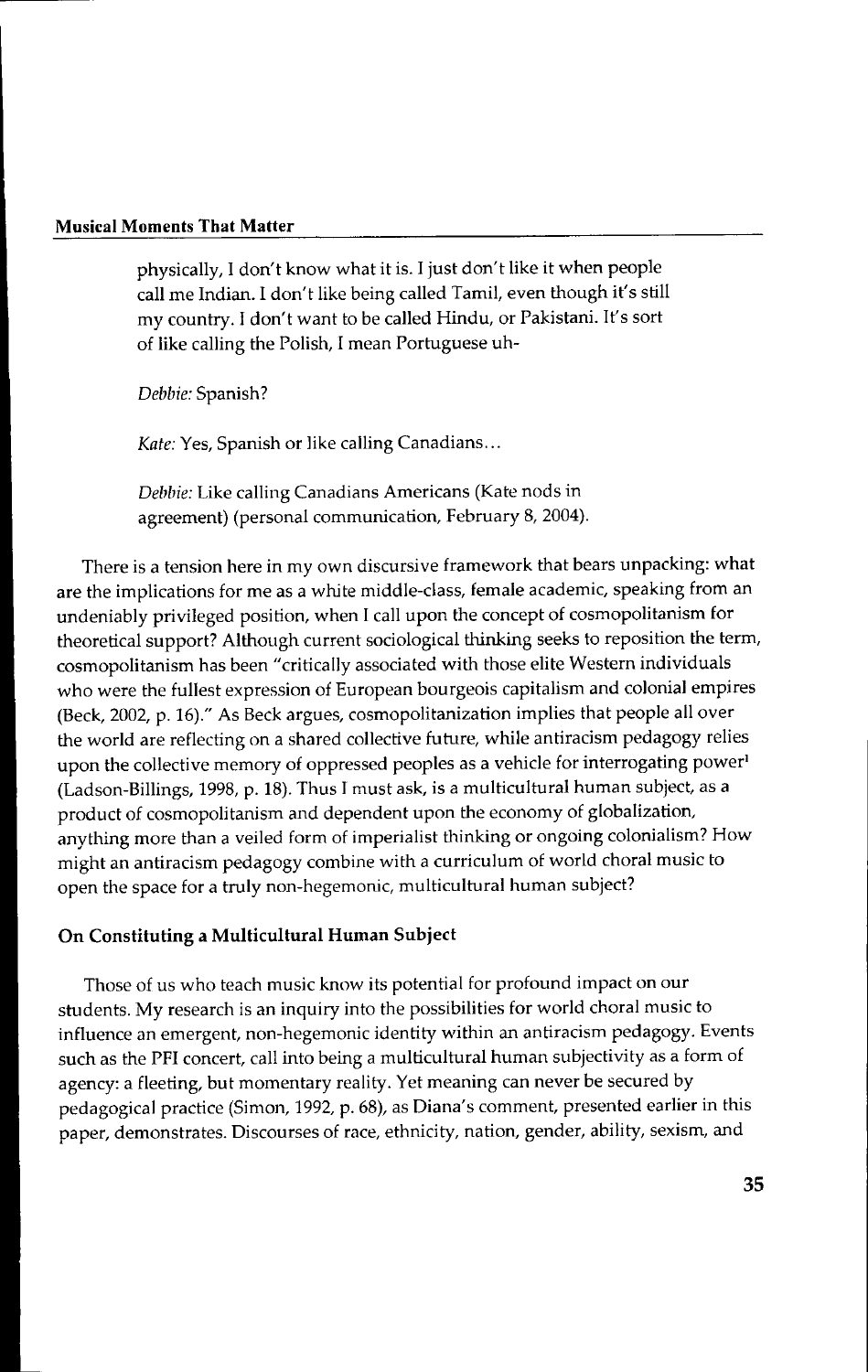### **Deborah Bradley**

heterosexism, to which our students are exposed daily through media, schooling, family, and peers, however, also influence their self-understanding. The competition from these discourses is fierce, and in comparison, the effect of one musical moment may seem inadequate to foster substantive social change. Or is it? I recall my own high school experiences, and I hear Amber's words:

> *Amber:* And then you just sort of feel like you know more about the people-you can't really specify something because it is just a song, right? But it's like just something that they know and you know. And it's like a common bridge...

As DeNora (2000) reminds us, music is a powerful tool through which individuals construct themselves. How do we, then, as teachers, use that tool; what kinds of people are we helping our students to be? Do our multicultural music education practices provide a new lens through which we can imagine what it means to be human, and if so, what kind of human do we imagine? Is a multicultural human subject somewhere in that imaginable future?

### References

Beck, U. (2002). The cosmopolitan society and its enemies. *Theory, Culture* & *Society,* 19(1-2),17-44.

Bedard, G. (2000). Deconstructing whiteness: Pedagogical implications for anti-racism education. In G. S. Dei & A. Calliste (Eds.), *Power, knowledge, and anti-racism education: A critical reader* (pp. 41-56). Halifax, NS: Fernwood Publishing.

Bell, V. (Ed.). (1999). *Performativity and belonging*. London, UK: Sage Publications.

Bradley, D. (2003). *Singing in the dark: Choral music education and the other. Paper presented at the Fifth* International Symposium for the Philosophy of Music Education, Lake Forest, IL.

Brennan, T. (1997). *At home in the world: Cosmopolitanism now.* Cambridge, MA: Harvard University Press. Brubaker, R., & Cooper, F. (2000). Beyond "identity." *Theory and Society*, 29(1), 1-47.

Campbell, P. S. (2002). Music education in a time of cultural transformation. *Music Educators {ournal,* 89(1), 27-32.

Dei, G. S. (2000). *Power, knowledge alld anti-racism education.* Halifax, NS: Fernwood Publishing.

DeNora, T. (2000). *Music in everyday life.* Cambridge, MA: Cambridge University Press.

Frith, S. (1996). Music and identity. In S. Hall & P. du Guy (Eds.), *Questions of cultural identity* (pp. 108-127). London, UK: Sage.

Gilroy, P. (1993). *The black Atlantic: Modemity and double consciousness.* Cambridge, MA: Harvard University Press.

Griffiths, M. (1995). *Fcminisms and the self* The *web of identity.* London, UK: Routledge.

Hooks, B. (1994). *Teaching* to *transgress: Education as the practice offreedom.* London, UK: Routledge.